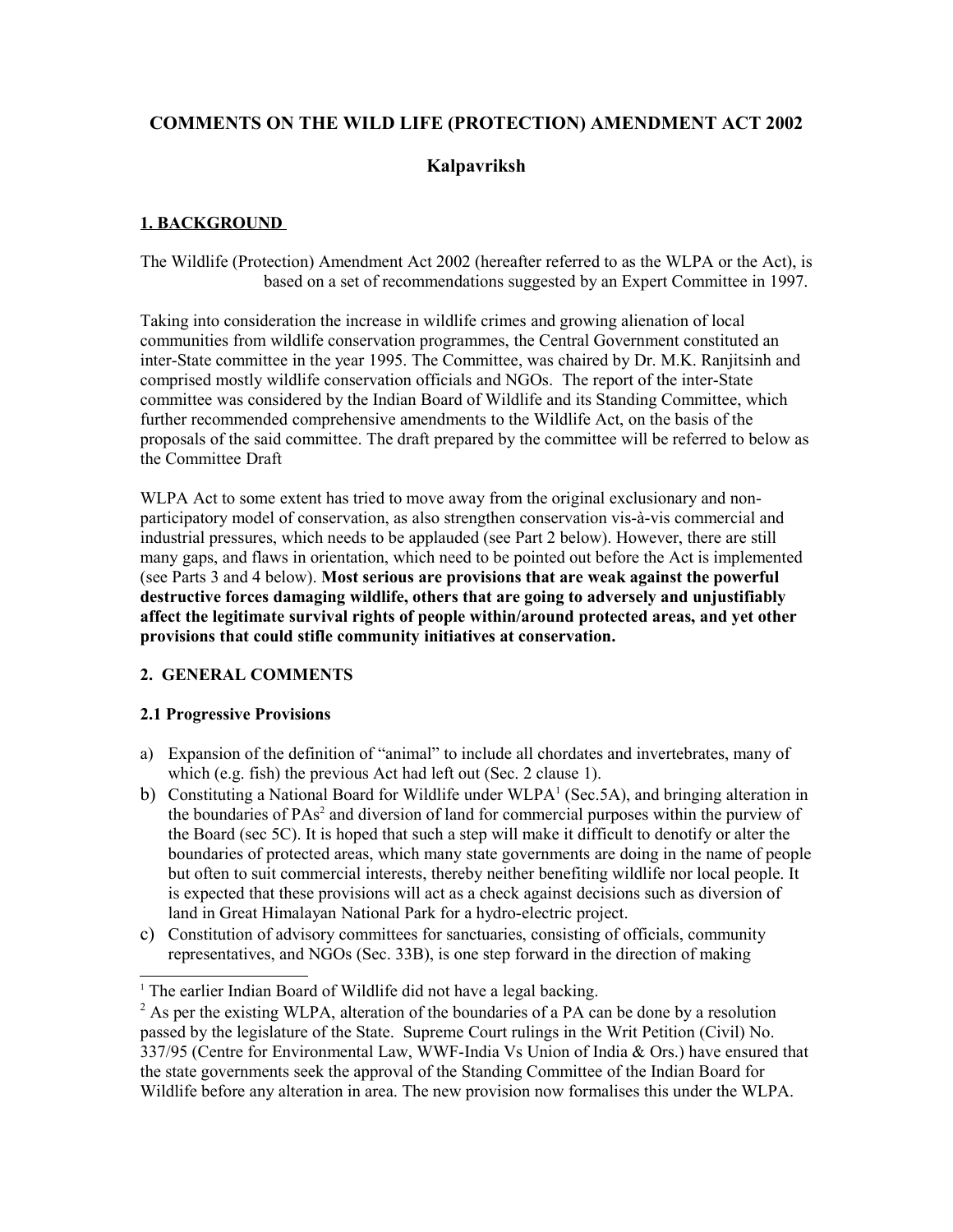management of sanctuaries more participatory and hopefully reducing human-wildlife conflicts.

d) Inclusion of categories such as Conservation Reserves (Sec. 36A) and Community Reserves (Sec. 36C) will help bring in much more area within the PA network hopefully without creating serious conflict situations as have been created in the past, and could be used by communities for gaining legal backing for their conservation efforts.

However, despite the above and some other progressive provisions, WLPA Act still contains serious loopholes in dealing with commercial and industrial forces, and retains an essentially topdown and exclusionary vision of wildlife conservation. It displays a reluctance to actually decentralise decision-making powers, and in doing so has not kept in step with the constitutional changes towards decentralisation. In some instances the Act has gone back on positive recommendations of the Committee draft. The two sets of recommendations below are aimed at pointing out some of these gaps in the Act, which need immediate attention.

## **2.2 Problematic Or Regressive Provisions**

(Note: By "gram sabha" below, we mean the entire adult population of a settlement, and not only elected representatives).

## **2.2.1 Protection of threatened species and habitats**

For several years now, conservationists have pointed out that the single biggest threat to wildlife and wildlife habitats is the model of 'development' that encourages the haphazard growth of industries, cities, and commercial activities. For instance, according to a Kalpavriksh study, at least 80 protected areas in India are threatened with mining within or adjacent to their borders. Unfortunately, the WLPA Act does not have very many new provisions to counter this. Indeed, some provisions in the Committee Draft have been dropped from the Act, including a critical one on restricting such activities in a 5-km. radius around each PA. *Most critical, however, is that the Act does not provide protection to the habitats of threatened species that are outside PAs, which is a serious lacuna given that such habitats are being gobbled up by destructive activities all over India.* 

The Act also fails to provide for an institutional mechanism, which wildlife scientists have been asking for, to continuously monitor, update, and revise the species Schedules that determine the extent of protection that each species receives under the law. The updating of this list has been somewhat ad hoc in the past, and there is also no mechanism to regularly generate information on the status of each of the species that is listed.

It is also noteworthy that there is a predominant **forest** focus in the Act, as there was in the original Act. It almost appears that no wildlife exists in marine areas, wetlands, grasslands, deserts, and so on. Of course such ecosystems have been covered under PAs under the existing WLP Act, but their coverage has been much less representative and adequate than that of forests…and unfortunately this may continue to happen under the new Act. Even the aspects related to resource use deal mostly with forest produce.

#### **Suggestions:**

**a) A protective zone should be established around PAs, in which large-scale 'developmental' activities such as mining, dams, industries, and so on, are kept out; rather than a standard size for such a zone, however, it should be determined according to ecological needs for each PA, or perhaps at the level of states.**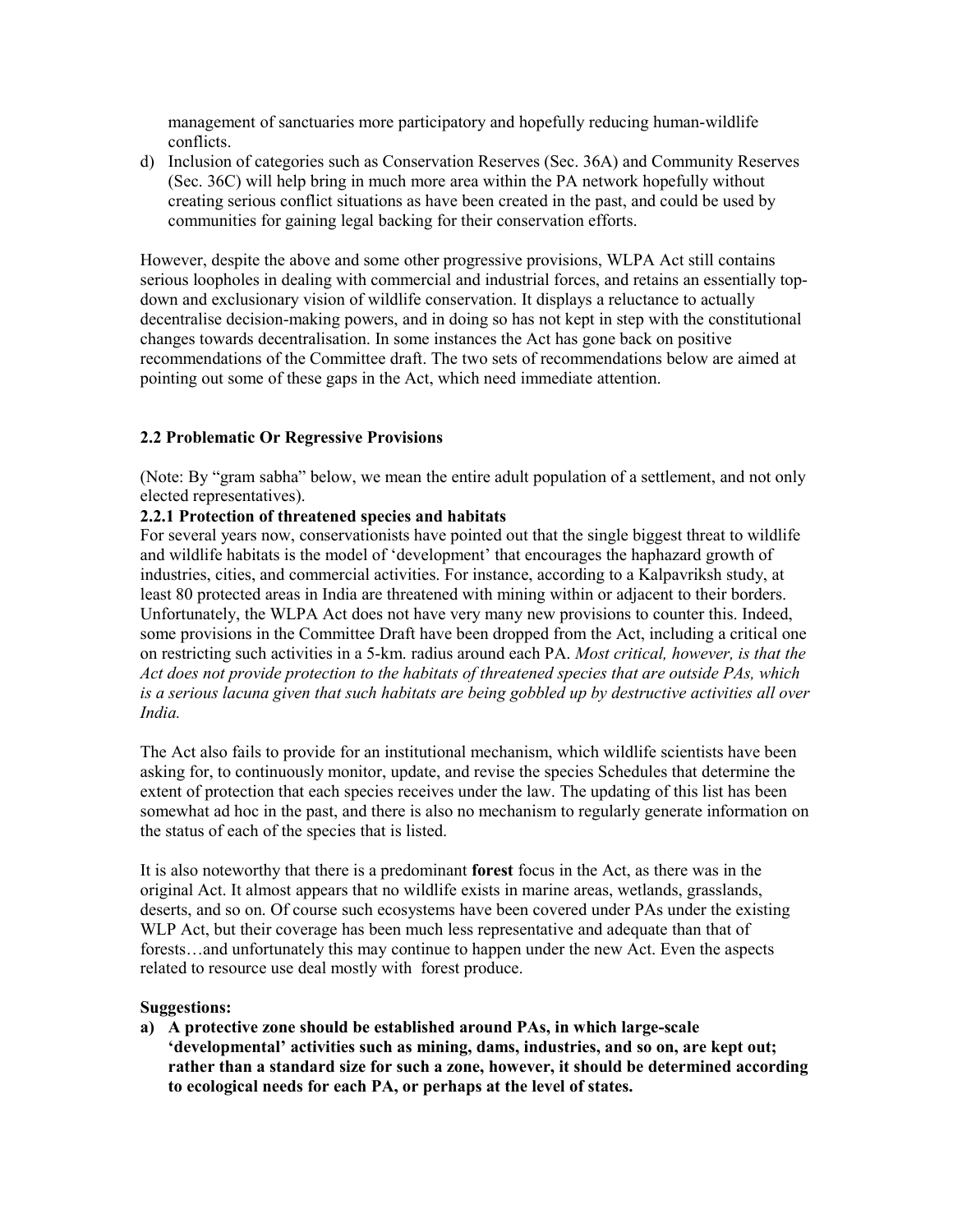- **b) The Committee Draft's provision to ban all new construction for tourism purposes, inside PAs, should be brought in (the WLPA Act had a weaker version of this, allowing such construction if the National Board permits it).**
- c) **Provisions should be introduced for the conservation of critical habitats for threatened species even when they are outside PAs, perhaps linking them to the Environment Protection Act to be declared as "ecologically sensitive areas", or specifying procedures for the clearance of large-scale 'developmental' or commercial activities in such areas.[3](#page-2-0)**
- **d) WLPA Act should explicitly cover all kinds of ecosystems, and every place where forests and forest produce are mentioned (except in relation to the Forest Act), the scope should be enlarged to include them.**

## **2.2.2 Protected Areas (including Conservation Reserves and Community Reserves)**:

The WLPA Act recommends four categories of PAs in the country, including two new ones of Conservation Reserves and Community Reserves. However, the criteria used to decide the categories to be assigned to a particular PA are not spelt out. This means that some level of arbitrariness continues with regard to how wildlife authorities assign a particular category to a particular area. This arbitrariness then carries forward into the management strategies, which are often not oriented to the specific local objectives and needs of the area but are based on some standard all-India prescriptions.

Secondly, the two new categories are presumably intended to encompass landscapes and habitats that are under resource use or community control, and have significant wildlife values. However, their potential is considerably limited because existing national parks and sanctuaries cannot be converted to either of these new categories (even where assessments may show that such conversion may help conservation).

*Third, the category of Community Reserves, while welcome in itself, is severely restricted because it is applicable only to community and private lands. Across India there are hundreds, possibly thousands of instances of communities conserving and managing wildlife/biodiversityrich habitats that belong to the government. Such areas could be declared as Community Reserves, wherever communities need a legal backing. The WLPA Act does not allow for this. Finally,the Act specifies a uniform format of administering these CRs, which may stifle the very large and diverse range of institutional and customary structures/rules that communities have evolved.* 

<span id="page-2-0"></span><sup>&</sup>lt;sup>3</sup> The National Wildlife Action Plan (NWAP) 2002 - 2016 which was released by the Prime Minister during the XXI meeting of the Indian Board for Wildlife (IBWL) held on January 21,2002, states

that areas around protected areas and wildlife corridors should be declared ecologically fragile under the Environment (Protection) Act, 1986 (EPA). At the above stated meeting the IBWL adopted the

<sup>&</sup>quot;Wildlife Conservation Strategy 2002" which amongst other things states in point 9: "Lands falling within 10 km. of the boundaries of National Parks and Sanctuaries should be notified as eco-fragile zones under section  $3(v)$  of the Environment (Protection) Act and Rule 5 Sub-rule  $5(viii)$  &  $(x)$  of the

Environment (Protection) Rules". Subsequent to this meeting of the IBWL, the Addl. DGF (Wildlife), MoEF, has written to the Chief Wildlife Wardens of all States and Union Territories (D.O. No. 6-2/2002 WL-I dated February 5, 2002) asking them to list out such areas and furnish detailed proposals for their notification as eco-sensitive under the EPA.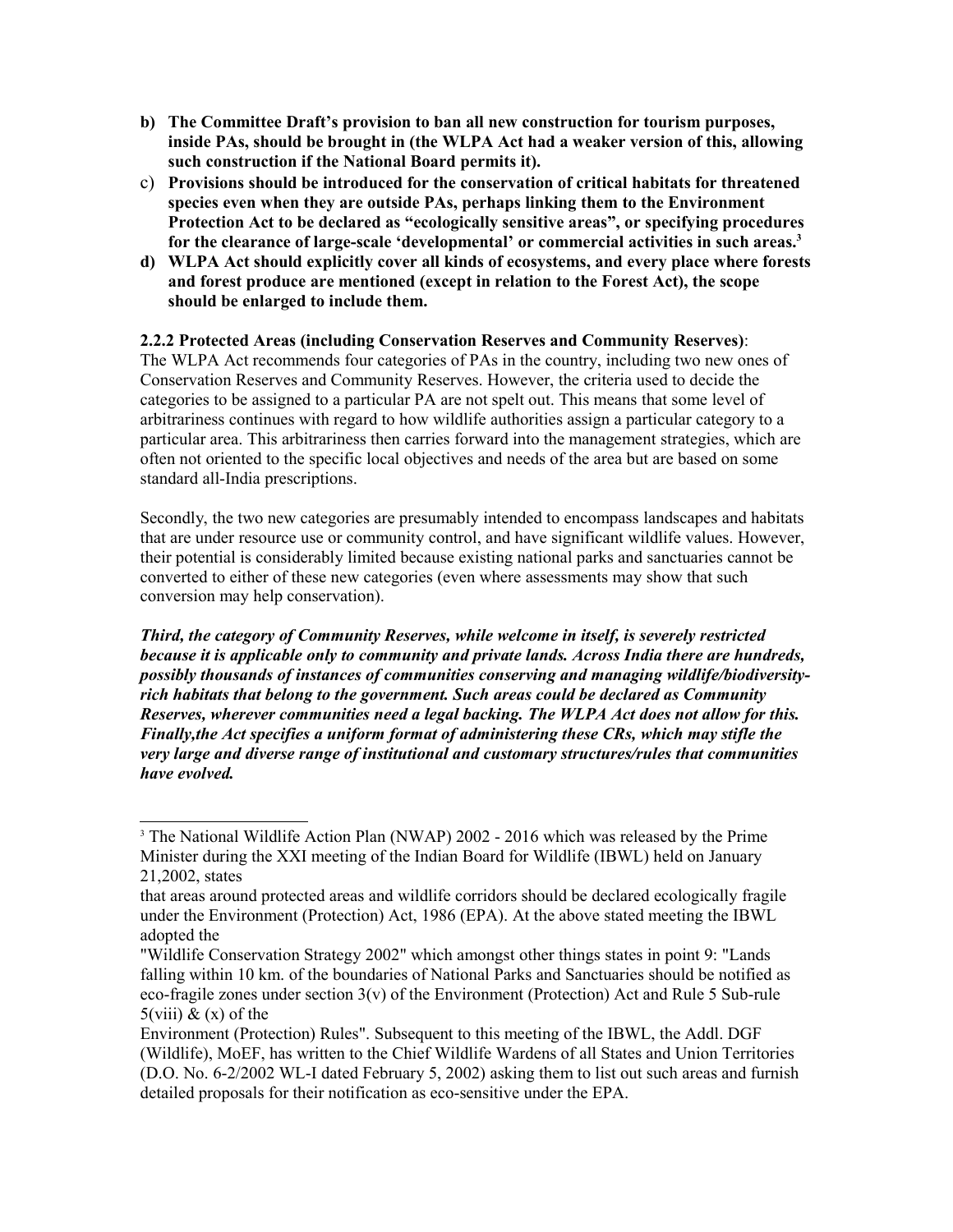#### **Suggestions:**

**a) The Act should lay out a clear set of criteria for each kind of PA, developed in a participatory manner. Declaration and categorisation of a PA must therefore depend on these criteria and be accompanied with a clear statement of conservation objectives, which will help in designing the management approach to be followed for the PA.**

**b) The Act should authorise or facilitate a time-bound, one-time reclassification of all existing PAs, based on the established criteria. This also means that the provisions allowing only new areas to be declared Conservation Reserves and Community Reserves, should be deleted, and all areas should be open to all categories depending on the conservation values and social/cultural factors.** 

**c) The provisions that permit only private and community land to be declared Community Reserves, should be deleted, and all kinds of lands should be open to such declaration, if it serves the interest of conservation better.** 

**d) The provision relating to the composition of the Community Reserve Management Committee should be made much more flexible. The provision should simply state that the Committee's selection and mode of functioning will be left to the respective gram sabha(s), defined as all adults of the village; it could also specify that such selection should equitably represent the various sections of society.** 

## **2.2.3 People's participation and livelihoods**

It is a welcome step that the WLPA has recognised people's institutions in several provisions. However, local Panchayats have been taken as the bodies to represent local people's interests. Panchayats are often not truly representative of all sections of society, particularly the disprivileged.

Moreover, most of the provisions for people's participation are not in the nature of empowering them to take part in decisions, or manage their own surrounds with authority (other than the provisions for Community Reserves). Even the proposed committees for Sanctuaries and Conservation Reserves are only advisory in nature.

There is a welcome recognition of the bona fide needs of communities in/around PAs. However, there are some provisions that are likely to negate any positive impact of this recognition, and cause severe conflicts between people and PA managers. These include the provision that state governments should give alternatives to all resource needs pending the completion of the settlement process (implying thereby that the existing resource use activities should be stopped), the prohibition of all commercial use of resources, and the direct conversion of areas where rights have been earlier settled into national parks (see Specific Comments 5,6,8, and 11 below).

## **Suggestions:**

- **a) Gram sabhas (village assembly) should be taken as the basic unit of governance at village level, and members of gram sabhas (elected or chosen by such sabhas) should represent the bodies concerned with management of PAs. Explicit provisions should be made to ensure participation of disprivileged sections in this governance.**
- **b) Provisions should be made for meaningful involvement of communities in/around PAs of all categories, in the management of the PA, by setting up joint or co-management committees with decision-making powers (not only advisory in nature). If need be, this can be implemented in a phased manner, trying a few representative PAs across the country, and then extending to the rest after learning lessons from the initial sample.**
- **c) The process of settling rights relating to PAs, should include a realistic assessment of the current usage of each PAs (not only going by government records, which are often outdated and incomplete), recognition of the customary (even if unrecorded) rights of**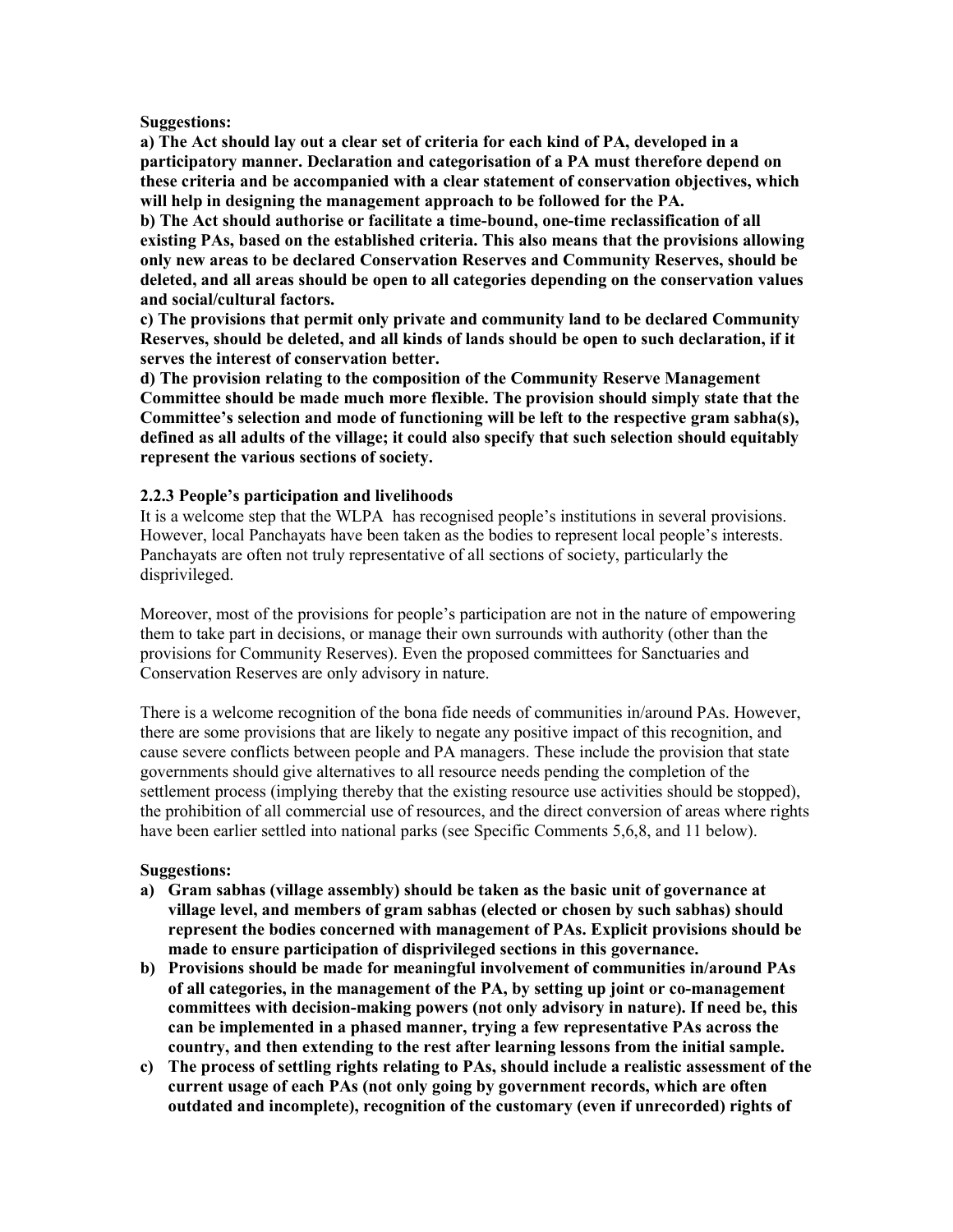**traditional users, clear establishment of such rights (and corresponding responsibilities) within the framework of the conservation objectives of the PA and the livelihood needs of the people. Such a process needs to be carried out even for areas where in the past settlement has been carried out, but where clearly resource use activities are continuing, for this indicates that the settlement is outdated, or incomplete, and may have ignored customary or traditional (but unwritten) rights.** 

**d) The provisions regarding giving alternatives while settling rights, and regarding commercial uses, should be immediately clarified (see suggestion in Specific Comment 5 below).** 

## **2.2.4 Institutional structures for implementation**

In the Act the relationship between the PA level committees, State Board and National Board is not very clear. It is also not clear how the conflicts amongst and within these bodies are to be resolved. The functioning of the boards and the committees are left to these bodies to decide, with no overall framework.

**Suggestions: The WLPA Act should specify creation of some general guidelines for all the boards and committees, within which state or site-specific rules and regulations could be framed by each of the boards and committees.** 

**These guidelines should:**

- **a) specify that all sectors constituting the boards and the committees are adequately represented in any decision making body or quorum of the boards and committees.**
- **b) specify the precise relations between the various institutional structures authorised under the Act.**

## **3. SPECIFIC COMMENTS (Clause-wise)**

1. Section 5A (1) (e) & (f): It is laudable that the National Board for Wildlife is widely represented, however, it does not include any representatives of the local communities. **Suggestion: five of the community representatives from different state boards and/or**

**protected area committees be included in the national board by rotation This could be from the 15 non-governmental people already included (subclauses e and f).** 

2. Section 5B (1), (2) & (3): The objective and functions of the Standing Committee are not clear. The standing committee is in addition to the sub-committees that may be created for specific functions (section 5B (3)).

**Suggestion: In case the Standing Committee is expected to be the executive body of the National Board, it is important that it is represented by all sectors (governmental, NGO, academic, community) constituting the National Board and that its membership is not left to the discretion of the Vice-chairperson alone.**

3. Section 6. (1): The composition of the State Board has broad representation, but community representation is weak and unclear.

**Suggestion: The state board must include five representatives of the local communities from the committees of the sanctuaries, conservation reserve and community reserve committees, on rotation. This should be done keeping in mind adequate representation of the disprivileged sections, including women. Instead of specifying two tribal representatives as standard across all states, the community representatives should reflect, as far as possible, the ethnic composition of the communities in and around protected areas in the respective state.**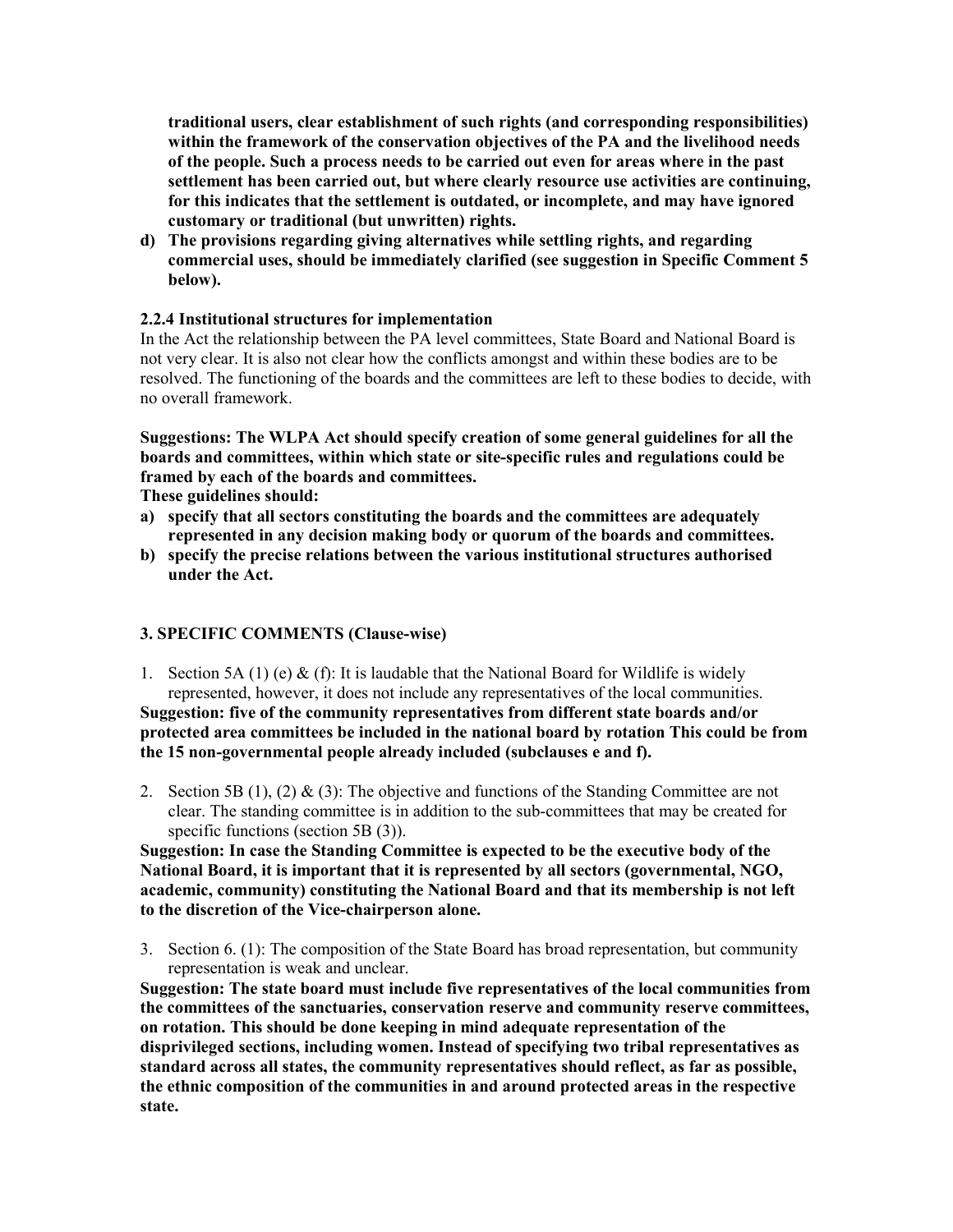- 4. Section 8: The functions of the State Board cover a lot of aspects , but some aspects have not been covered.
- **Suggestion: The functions of the state board also need to include the following:**
- **a) Ecological and social monitoring and evaluation of management practices being practiced within the PAs done in conjunction with sanctuary committees, and conservation reserve and community reserve committees.**
- **b) Formulation of status of wildlife report for the state every two years.**
- 5. Section 18 A (2): This provision about giving alternatives while rights are being settled, is extremely regressive. This assumes that all rights are going to be extinguished anyway, therefore the provision of alternatives from the start. This almost negates the intent of Article 24(2)c of the Act, which allows for rights to continue. This provision will result in needless and serious conflicts between wildlife officials and local people, and could be an enormous waste of resources if in the settlement process the original rights are continued.

**Suggestion: This provision must be deleted, and replaced with the Committee Draft's provision clarifying that till rights are settled, they are deemed to continue within Reserve Forests and Territorial Waters. This clarification should also apply to all other kinds of land/waters. Pending this amendment, a clarificatory note to the effect that provision of alternatives should** *not* **be interpreted to mean stoppage of existing resource use activities, should be issued to all state governments.** 

- 6. Section 19: The process of settlement of rights is entirely based on the recorded government rights. This WLPA continues to ignore the following facts pointed out by activists for years (including by bringing this to the attention of the Committee):
- Government records of rights have not been updated in most instances for years, sometimes decades, hence are outdated.
- In many cases the customary uses and rights of the people have not been recorded, or only partially recorded. Many activities carried out for bona fide use (e.g. honey collection or medicinal plant extraction for home use) are not recorded, but are crucial for the people. Under these circumstances it would be a folly to take into account only the government records into account during the process of settlement of rights. Such an oversight will only intensify the existing conflicts facing the settlement process in the country today.

**Suggestion: The process of settlement of rights needs a clear set of guidelines, which specifies the identification of all customary and traditional uses, their continuation if appropriate to the conservation objectives of the area, the provision of alternatives for uses that are now destructive or unsustainable, and the stoppage of non-customary commercial uses by outsiders or recent settlers. The Settlement process must start with the assumption that traditional people have a positive relationship with the ecosystem and wildlife, and not with the assumption that these people are inevitably causing "pressure" on the habitat or are "enemies" of wildlife. Additionally, the proclamation of the Collector must be made** *orally* **in each relevant settlement, not only in writing, given the level of illiteracy in villages. Finally, there should be a provision for a public hearing in several convenient places, prior to final notification of the PA, as also provided for in the National Wildlife Action Plan. (Note: Kalpavriksh has prepared a set of guidelines for the Settlement of Rights process, which can be provided on request).** 

7. Section 28 of the original Act was regarding grant of permit by the Chief Wildlife Warden, for various activities. The Committee Draft had included a provision to ensure that tourism within a PA is carried out only "as per the management plan approved by the Chief Wildlife Warden". This has been dropped in the WLPA.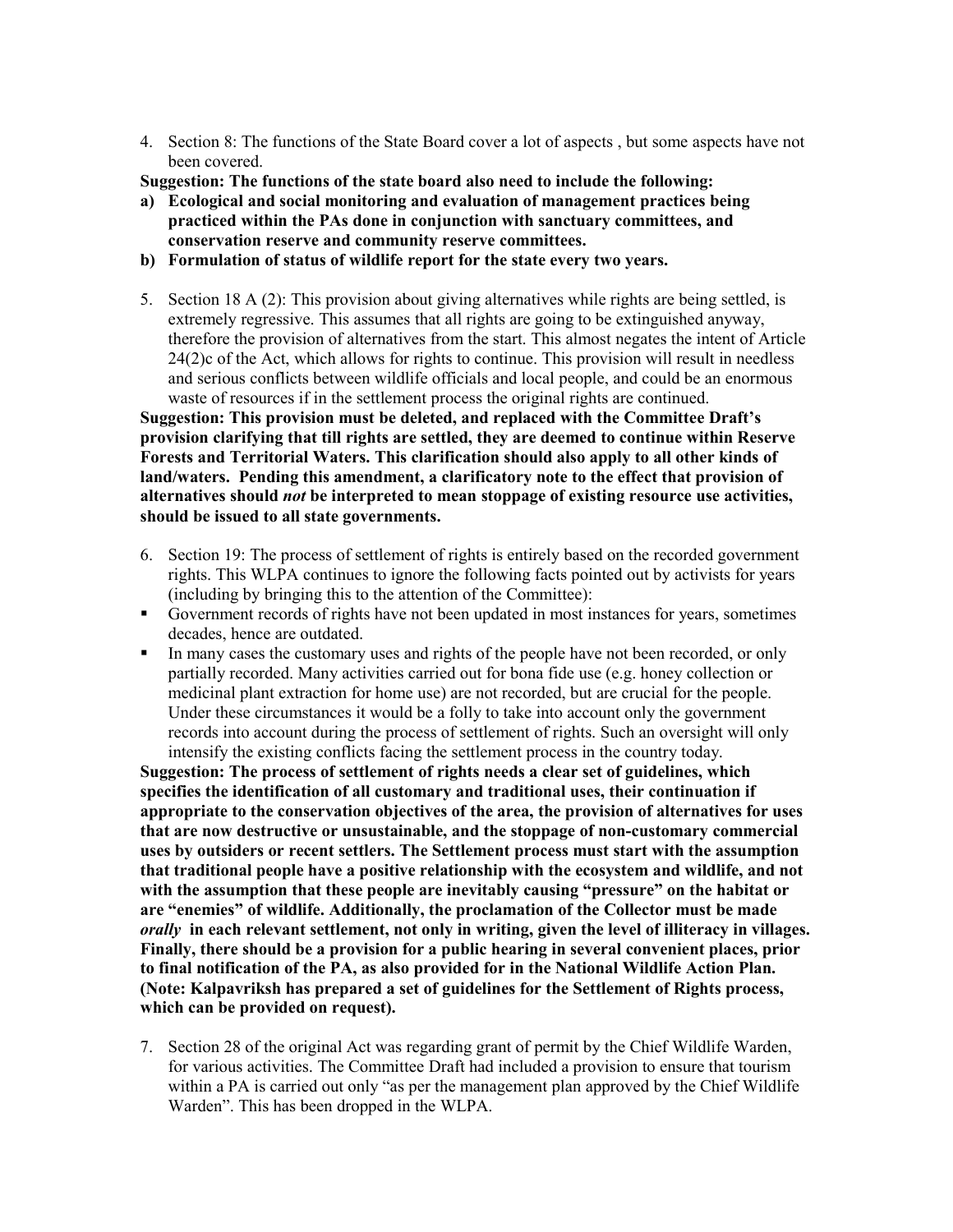**Suggestion: Section 28 (d) of the Committee Draft needs to be brought back into the WLPA, since it is** with the intention of regulating tourism in PAs.

8. Section 29 is overall welcome, but contains provisions that have the potential to create conflicts and lead to serious injustice. While the provision on water diversion/stoppage could help to check the construction of large dams outside PAs which have serious consequences on the PA, it could also be a hindrance to smaller scale water harvesting activities in villages.

Secondly, while the provision on forest produce being removed only for bona fide needs of people and not for commercial purposes is welcome as a shield against destructive commercial activities, it would also stifle the small-scale livelihood needs and rights of local people, many of which can be a powerful stake in conservation (see, for instance, the example of Biligiri Sanctuary in Point 9 below). It is indeed ironical that while such a blanket prohibition is sought to be imposed on communities, tourism still has an open door in that "construction of commercial tourist lodges, hotels, zoos and safari parks" can still be undertaken with the permission of the National Board!

#### **Suggestions:**

**On water diversion: Rules or other subsidiary guidelines/circulars under the Act could specify that the words "….or change in the flow of water into or outside the santuary is necessary for the improvement and better management of wildlife therein", should not be interpreted to adversely affect the bonafide water requirements of the villagers residing in and around the PA. This point has been added keeping in mind that in many areas, PAs include the traditional tanks of local villagers and such tanks (as also stream/river stretches, lakes, and so on) are used by the local communities for drinking and irrigation purposes.**

**On commercial uses: There also needs to be a flexible interpretation (and eventually an amendment to make it explicit) regarding the provision on commercial uses, to enable situations such as that of Biligiri Sanctuary (see Point 9 below), or of Keoladeo Ghana National Park and many other PAs where grass removal for sale is done by villagers, benefiting both them and the wildlife. Such uses should be allowed as rights depending on the local situation, with a clear understanding of their being within conservation limits, and with appropriate mutual control mechanisms between the user communities and the PA managers.** 

9. Section 33B. We appreciate the inclusion of this provision for Sanctuary Advisory Committee in the Act. The following suggestions will be critical to strengthen this committee and make it more effective and relevant.

#### **Suggestions:**

**Section 33 B (1), the committee needs to include as its members:**

- **a) Representatives of the department of Rural Development, Tribal Welfare and other line agencies functioning in the area. This will facilitate coordinated action of all line agencies for conservation and development of the PA and villages in and around.**
- **b) Representatives of the gram sabhas of one third of the villages in and around the PA by rotation. Adequate attention needs to be paid to the representation of dispriviliged sections, including reserving 50% of the seats for women from various sections of the society.**

**In Section 33B (2), the activities of the committee must include among others:**

**a) Ensuring consultation with all relevant gram sabhas for the management plan of the PA and approval of the management plan.**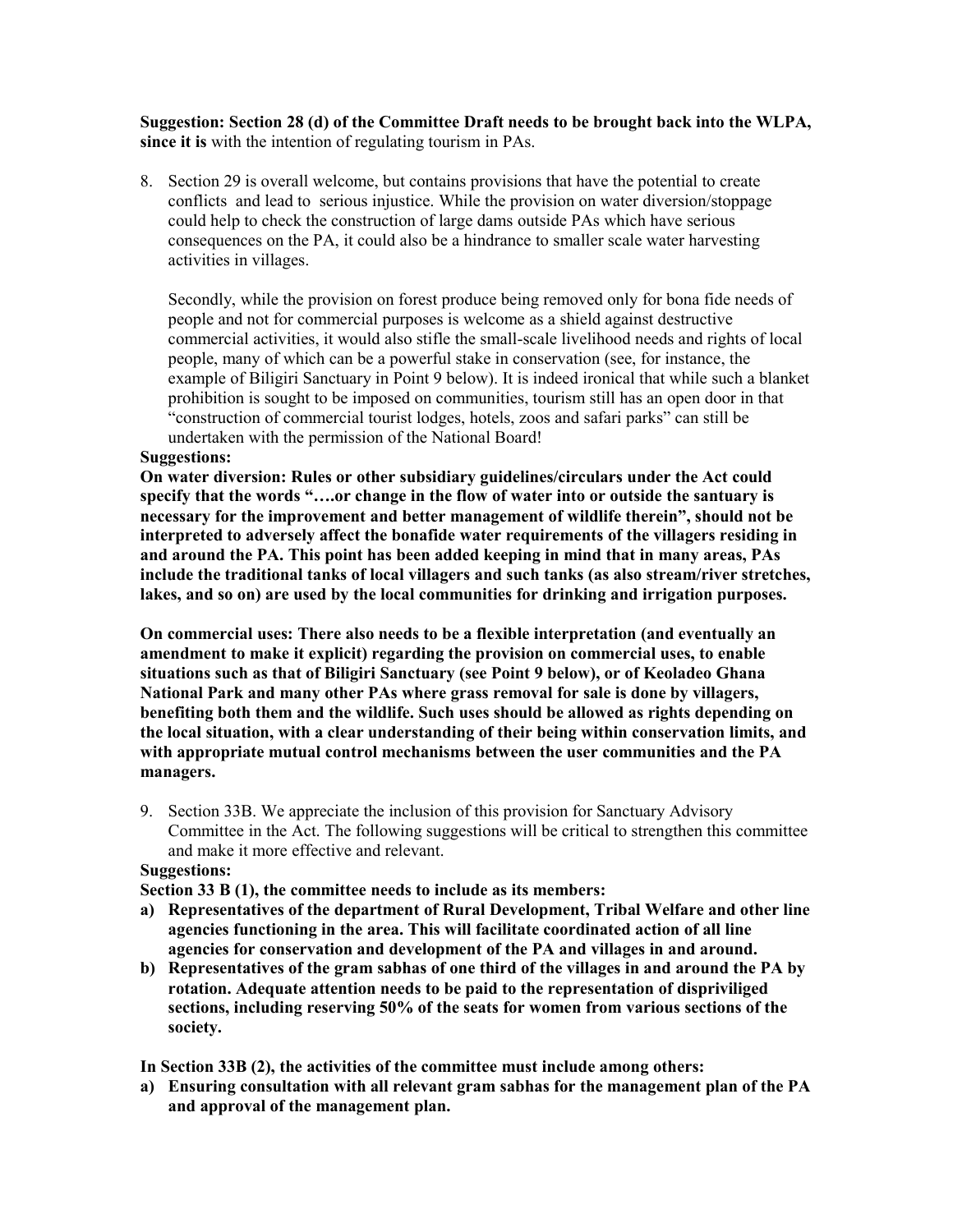- **b) Ecological and social monitoring (including by trained members of communities) of the impacts of the management practice adopted for the sanctuary.**
- **c) Advise on the basis of ecological impact assessments about extraction and level of extraction of produce from a sanctuary, and with help of the concerned gram sabhas arriving at a mechanism for sustainable extraction of natural produce.**

**Note:** It may be useful here to site examples of PAs facing conflict today which can be resolved by incorporating the above suggestions. The Soliga tribals in Biligiri Rangaswamy Temple (BRT) Sanctuary have been sustainably extracting medicinal plants for sale, with help from a local NGO and a Research organisation. In turn, they are helping with the protection of the sanctuary. A blanket ban on commercial use of forest produce can adversely affect such initiatives. In Andhra Pradesh, sanctuaries like Nellapatu Bird Sanctuary have been established in traditional village irrigation tanks and heroneries. Creation of PAs in these areas has restricted access of people, causing serious conflicts, and threatening the survival of the birds. The PA committee in such instances can help resolve the conflicts by assessing the impact of people's use of the area, based on modern wildlife management principles and traditional knowledge systems.

10. Section 34A (1) (a) This provision regarding encroachment is perhaps intended to remove vested interest land grabbers; however, it could also be used against poor people who are traditional residents but have no document to prove it, or whose traditional rights are improperly recorded. Indeed, experience suggests that the "soft" targets will be aimed at, often leaving out more powerful offenders. In addition, the issue of encroachment is quite complex. These complexities were partially covered under a set of circulars issued by the Ministry of Environment in 1990.

**Suggestion: This section needs to be clarified in rules or a circular, similar to the circular issued by MoEF in October 2002, that action on encroachments should be taken in accordance with the circulars issued by GoI in 1990.**

11. Section 35(8), The clarification here regarding the possibility of directly notifying areas where rights have been settled, into national parks, is also problematic from the point of view of many communities whose traditional resources uses and survival needs may simply not be recorded as rights (see point 6 above). In such cases, these people will find themselves to be offenders, since in a national park no rights and activities can continue.

**Suggestion: A clarification needs to be issued that where resource uses are existing, and are traditional or customary in nature, the process of settlement as specified in point 6 above, needs to be carried through even in areas where on paper the settlement process has been completed.** 

12. Section 36A (1), Creation of this new category of Conservation Reserves is a welcome addition, as it could be particularly useful for providing legal backing to areas heavily populated yet ecologically sensitive or critical for conservation, as also to landscapes with a range of land uses from natural habitats to agriculture and pastoralism. However, the management structure for such a Reserve needs to be more decentralised, with the full participation of local communities and local line departments.

## **Suggestions:**

**Once the area has been declared Conservation Reserve, no major change in the land use should be allowed accept as recommended by Conservation Reserve Management Committee in consultation with the Chief Wildlife Warden.** 

**In Section 36 (B), the Conservation Reserve Management Committee should be the main managing body, rather than have only an advisory function to the CWLW. The Committee**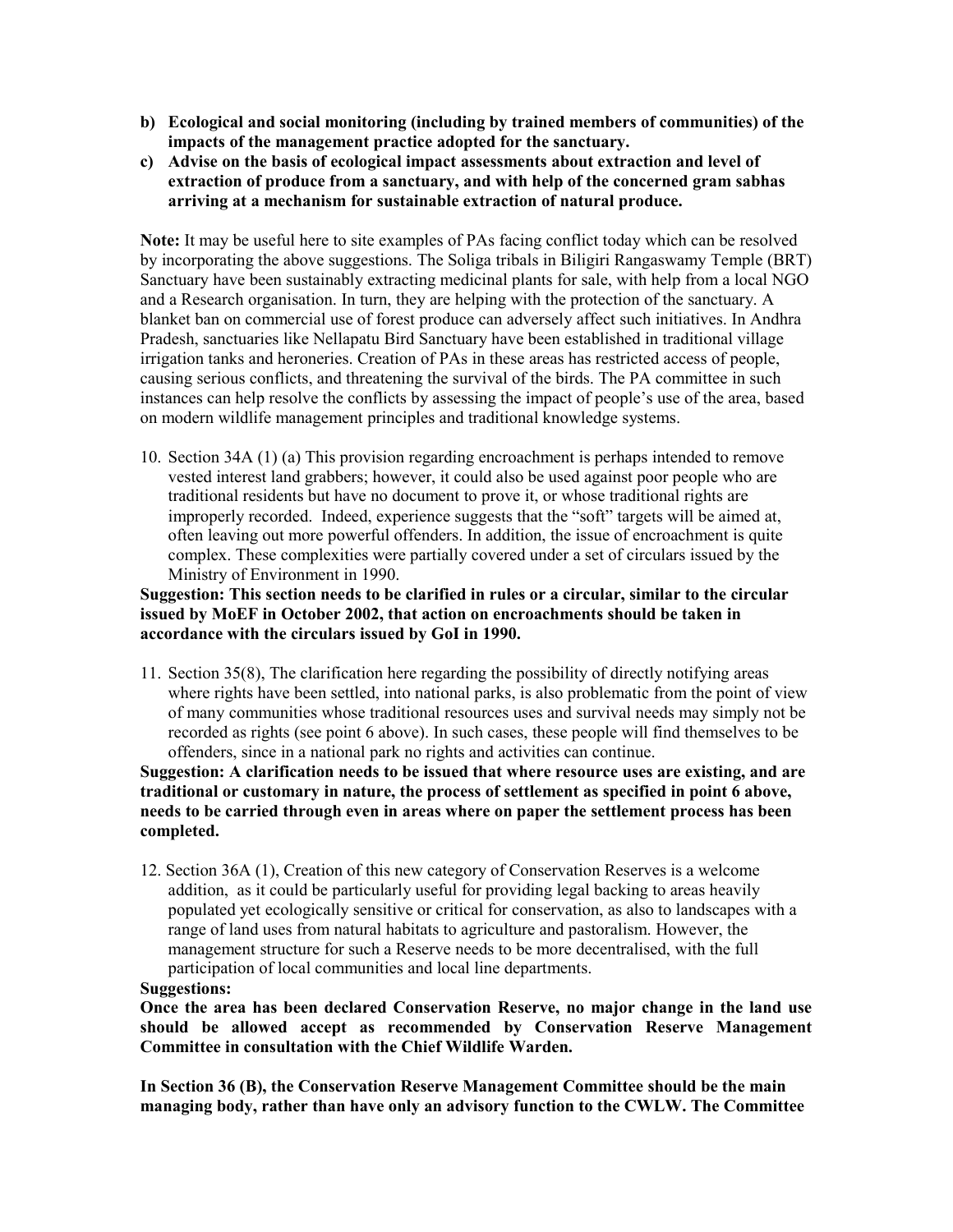**should be headed by a prominent citizen of the area, from the local communities. The Committee should include as its members:**

- **a) Representatives from all relevant line agencies in the area.**
- **b) One representative each from the gram sabhas of the villages in and around the PA, with adequate representation from the disprivileged sections, including 50% reservation for women from all sections.**

**The functions of the committee should include the following:**

- **a) Formulation of the management plan for the PA in consultation with all the relevant grams sabhas in and around the PA.**
- **b) Regular ecological impact assessment of the resource use inside the reserve with help from relevant gram sabhas and using local expertise and knowledge along with modern wildlife management principles.**
- **c) Working out ecologically sensitive livelihood and development options along with the relevant gram sabhas and concerned line agencies working in the area.**
- 13. Section 36 C (1): This welcome new category of Community Reserves is finally a recognition of local people's efforts at conservation in the country. It is surprising, though, that while the Act recognises people's efforts at conservation it does not entrust them with the responsibility of carrying on with their practices and institutions. Instead a new uniform institutional structure is being imposed . We believe that only where communities feel responsibile and capable of managing their resources, would they apply for legal protection. There are numerous examples across India where such communities have established their own systems of management and local institutions sensitive to local context and situations. The role that they envisage from external agencies including government agencies is that of legal, moral and technical support.

In addition, often such efforts are initiated not necessarily on private lands but traditionally used lands and resources, which may legally be under the jurisdiction of government agencies. It is not clear what is meant by the term "community land" in this section. If government owned lands are kept out of the purview of this provision, then hundreds of well deserving communities in the country will not be able to use the benefits of this category, nor extend the benefits to the biodiversity they are conserving. For example, the few hundred ha. of forests conserved by the village Jardhargaon in Uttaranchal, with populations of leopard, Himalayan bear, and over 100 spp. of birds, are officially reserved forests (though there is no local presence of the Forest Department and instead the village has appointed its own forest guard). Tens of thousands of ha. of forested Revenue land have been protected by the communities in Uttaranchal as Van Panchayats, and it is not clear whether these will be applicable for Community Reserves. 1800 ha. of forests protected by the Gond villagers of Mendha-Lekha in Maharashtra are also under Reserved Forests. It would be a shame if none of these could be declared Community Reserves.

#### **Suggestions:**

- **1. All community efforts at conservation, irrespective of the legal status of the land, should be allowed to be established as a community reserve if the concerned community shows desire, willingness and capability to do so.**
- **2. For Section 36D, the following clarification should be issued (and eventually such the section should be replaced by language reflecting the following): Each community while applying would need to specify the local institution, its structure, functioning, rules and regulations (including whether written or unwritten) to the State Board and the CWLW. This local institution will be designated the Community Reserve Management Committee. In consultation with the gram sabha (if the Committee is not the gram sabha itself), the Committee will organise a meeting with all the line agencies, including**